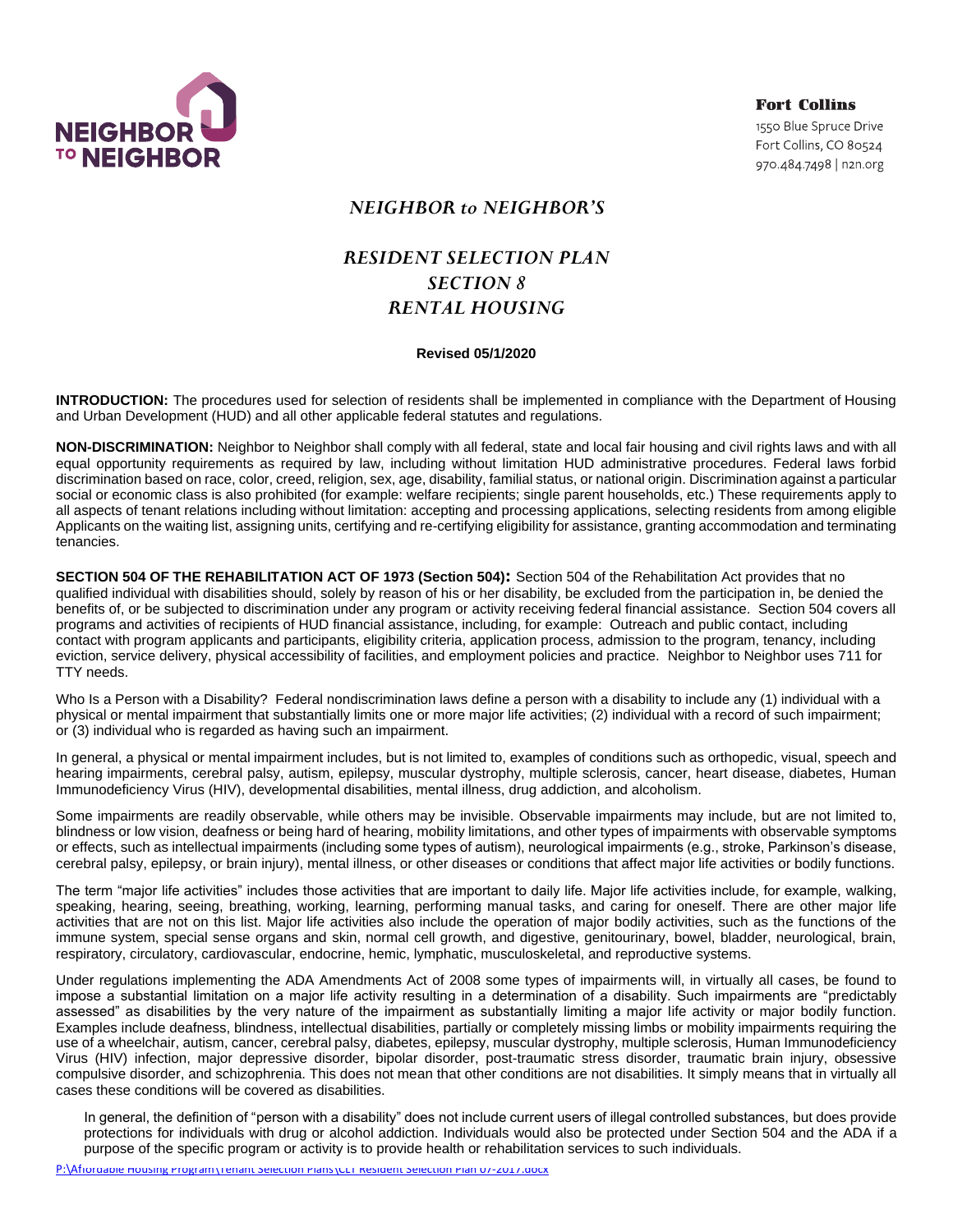

#### Page 2

Rights of Persons with Disabilities in Federally Assisted Housing Programs: Federal law makes it illegal for an otherwise qualified individual with a disability, solely because of his or her disability, to be excluded from the participation in, denied the benefits of, or be subjected to discrimination under any program or activity receiving federal financial assistance. An individual with a disability, who is also otherwise qualified for the program, service or activity, is covered under Section 504. To be qualified means the individual meets the essential eligibility requirements, including, for example, income requirements for tenancy, if the program is a housing program, provided those eligibility requirements are not discriminatory and can be met with or without reasonable accommodations or auxiliary aids or services necessary for effective communication. For more information on the rights of persons with disabilities in federally-assisted housing as well as the responsibilities of housing providers who receive federal financial assistance, visit [Non-](https://www.hud.gov/program_offices/fair_housing_equal_opp/non_discrimination_housing_and_community_development_0)[Discrimination in Housing and Community Development Programs.](https://www.hud.gov/program_offices/fair_housing_equal_opp/non_discrimination_housing_and_community_development_0)

Unlike the Fair Housing Act, Section 504 does not distinguish between reasonable accommodations and reasonable modifications. Instead, both are captured by the term "reasonable accommodations. Under Section 504, the requirement to make reasonable accommodations applies to any changes that may be necessary to provide equal opportunity to participate in any federally assisted program or activity. This includes a change, adaptation or modification to a policy, program, service, facility, or workplace which will allow a qualified person with a disability to participate fully in a program, take advantage of a service, live in housing, or perform a job. Reasonable accommodations also include any structural changes that may be necessary. Reasonable accommodations may include changes which may be necessary in order for the person with a disability to use and enjoy a dwelling, including public and common use spaces, or participate in the federally assisted program or activity. Under Section 504, reasonable accommodations must be provided and paid for by the housing provider unless providing them would be an undue financial and administrative burden or a fundamental alteration of the program. In such cases, the provider is still required to provide any other reasonable accommodation up to the point that would not result in an undue financial and administrative burden on the particular recipient and/or constitute a fundamental alteration of the program. In addition to the statutory requirement to make reasonable accommodations under Section 504, HUD's Section 504 regulation provides for making "housing adjustments" at 24 C.F.R. § 8.33.

**ELIGIBILITY FOR RENTAL ASSISTANCE:** Applicants seeking rental assistance in subsidized rental developments must meet the following eligibility factors:

1. Household must meet eligibility criteria for the specific apartment community:

A. Neighbor to Neighbor, Inc. does not restrict occupancy to a certain population.

2. The household's annual income may not exceed applicable Income Limits, which include Low and Very Low Income Households. The limits that apply vary by county and the numbers of Low Income Households are restricted by HUD programmatic requirements.

A. Management will require verification of family composition when it is necessary to do so in order to determine income eligibility.

- 3. The Applicant agrees to pay the portion of rent required by the subsidy program.
- 4. The unit must be the Family's only residence.
- 5. At the time of admission, the Applicant may not be receiving Section 8 assistance on another housing unit.

6. At least one household member must meet citizen or immigration status requirements:

A. A person not claiming to have eligible immigration status may live in a unit with a household that has members who are citizens or have eligible immigration status. The assistance to the household would be prorated.

B. Applicants and tenants who are not contending to have eligible immigration status must sign a certification that they do not have eligible immigration status. The certification supports the individual is not subject to the rule requiring the disclosure and verification of their SSN.

7. Each member of the household must provide a valid social security card. The head of the household/spouse/co-head must disclose SSNs for all family members excluding tenants age 62 and older as of January 31, 2010, whose initial determination of eligible immigration status. If no SSN has been assigned to a particular family member, the applicant must sign a certification stating that no SSN has been assigned

A. Applicant must provide documentation of SSNs or other acceptable evidence/certification of the Social Security numbers (for all household members) during the application period.

B. Applicants may not become a participant in the program unless the applicant submits the required SSN documentation within 90 days from the date an available unit to disclose and/or verify the SSNs. During the 90 day period the applicant may at its discretion retain its place on the waiting list. After 90 days if the applicant has been unable to supply the required SSN documentation, the applicant will be determined ineligible and removed from the waiting list. Households that include an applicant family member who is under the age of 6, who does not yet have a Social Security Number (SSN) assigned to him/her, and was added to the household 6 months or less from the movein date. As a result of this change, the owner or owner agent (O/A) must no longer deny occupancy to such applicant households.

8. A person not claiming to have eligible immigration status may live in a unit with a household that has a member who is a citizens or eligible immigration status. The assistance for the household would be prorated. Each household member must provide a certified birth certificate and members over the age of 18 must provide photo identification.

9. Regulations for Households whose Head or Co-Head of Household are full or part time students are as follows: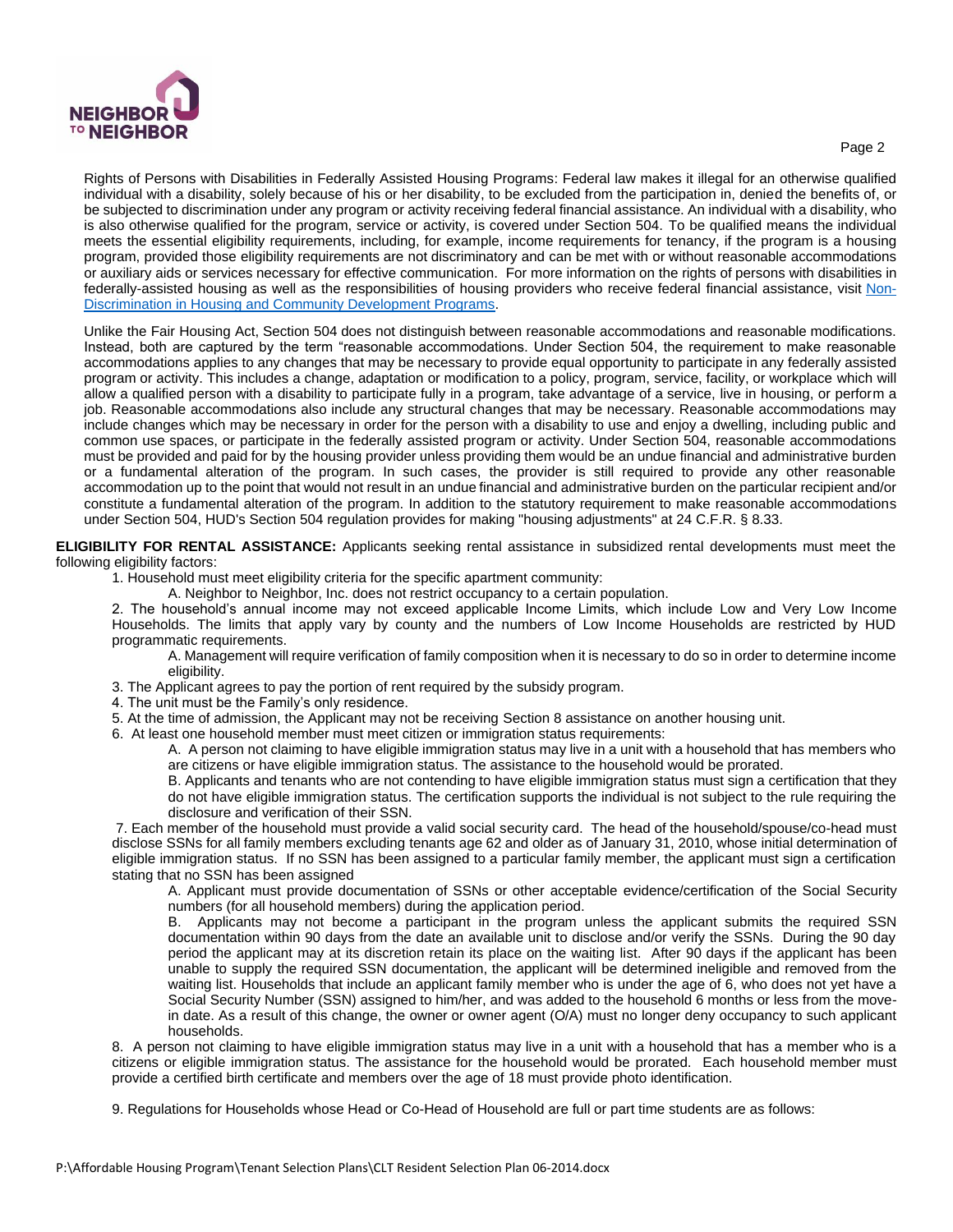

Eligibility restrictions imposed on students enrolled in institutions of higher education is set out in 2 parts. Student enrollment will be determined for Section 8 at move-in, annual recertification, initial certification and at the time of an interim recertification if one of the family composition changes reported is that a household member is enrolled as a student**.**

- 1. Eligibility restrictions provide as follows:
- No assistance shall be provided under Section 8 to any individual who:
	- i. Is enrolled as either a part-time or full-time student at an institution of higher education, for the purpose of obtaining a degree, certificate, or other program leading to a recognized educational credential:
	- ii. Is under 24 years of age
	- iii. Is not a veteran of the United States military
	- iv. Is unmarried
	- v. Does not have a dependent child,
	- vi. Is not a person with disabilities, as such term is defined in 3(b)(3)(E) of the US Housing Act of 1937 (42 U.S.C. 1437a (b)(3)(E)) and was not receiving section 8 assistance as of November 30, 2005.
	- vii. Is not living with his or her parents who are receiving assistance under Section 8 and
	- viii. Is not individually eligible to receive Section 8 assistance and has parents (the parents' individual or jointly) who are income eligible to receive Section 8 assistance.

For a student to be eligible independent of his or her parents (where the income of the parents is not relevant), the student must demonstrate the absence of, or his or her independence from, parents. Students must meet, at a minimum all of the following criteria to be eligible for Section 8 assistance. The Student must be:

- The individual must be of legal contract age under state law.
	- i. The individual must have established a household separate from parents or legal guardians for at least one year prior to application for occupancy, or the individual meets the U.S. Department of Education's definition of an independent student.
	- ii. Be an orphan or a ward of the court through the age of 18.
	- iii. Be a veteran of the U.S. Armed Forces
	- iv. Have legal dependents other than a spouse.
	- v. Be a graduate or professional student.
	- vi. Be married
- The individual must not be claimed as a dependent by parents or legal guardians pursuant to IRS regulations.
- The individual must obtain a certification of the amount of financial assistance that will be provided by parents, signed by the individual providing the support. The certification is required even if no assistance will be provided.
- This law will not affect students residing in Section 8 units with his or her parents or who reside with parents who are applying to receive Section 8 assistance.
- Have established a household separate from parents or legal guardians for at least one year prior to application for occupancy, or, meet the U.S. Department of Education's definition of an independent student.

Any financial assistance a student receives (1) under the Higher Education Act of 1965, (2) from private sources, or (3) from an institution of higher education that is in excess of amounts received for tuition is included in annual income, except if the student is over the age of 23 with dependent children or if the student is living with his or her parents who are receiving Section 8 assistance.

**ELIGIBILITY OF SINGLE PERSONS:** Eligible Single Persons include those persons 18 years of age or older Eligible single persons may not be offered a two-bedroom apartment except: (1) in situations requiring reasonable accommodation; (2) for an elderly person with a verifiable need for the larger apartment or (3) for a Displaced Person if there are no one-bedroom apartments available.

**APPLICATION REQUIREMENTS:** Anyone who wishes to secure housing must fully complete the application form provided by Neighbor to Neighbor. The information provided must contain enough information for management to make an initial determination of the income eligibility of the household; the size of unit desired or needed and sufficient information to screen Applicant's prior landlord history. Applicants must consent to management's requirement to secure a credit and criminal background history and must provide sufficient information to enable management to secure such reports. Incomplete applications will not be processed.

**CHANGES IN INCOME OR FAMILY COMPOSITION FOR WAITING LIST APPLICANTS:** If an Applicant's income changes to an amount which is no longer eligible under the limitations of the assistance program by the time the application reaches the top of the waiting list, written notice will be given advising the Applicant that: (1) they are not presently eligible for assistance under the Section 8 program; (2) the Applicant could become eligible if the household income decreases, the number of household members changes, the Income Limit changes, or HUD grants an exception to the Income Limits, and (3) asks whether or not the Applicant wishes to remain on the waiting list. If an Applicant's Family composition changes resulting in a need for a different apartment size, management will, upon notification by Applicant, place the Family on the appropriate waiting list, maintaining their current waiting list status.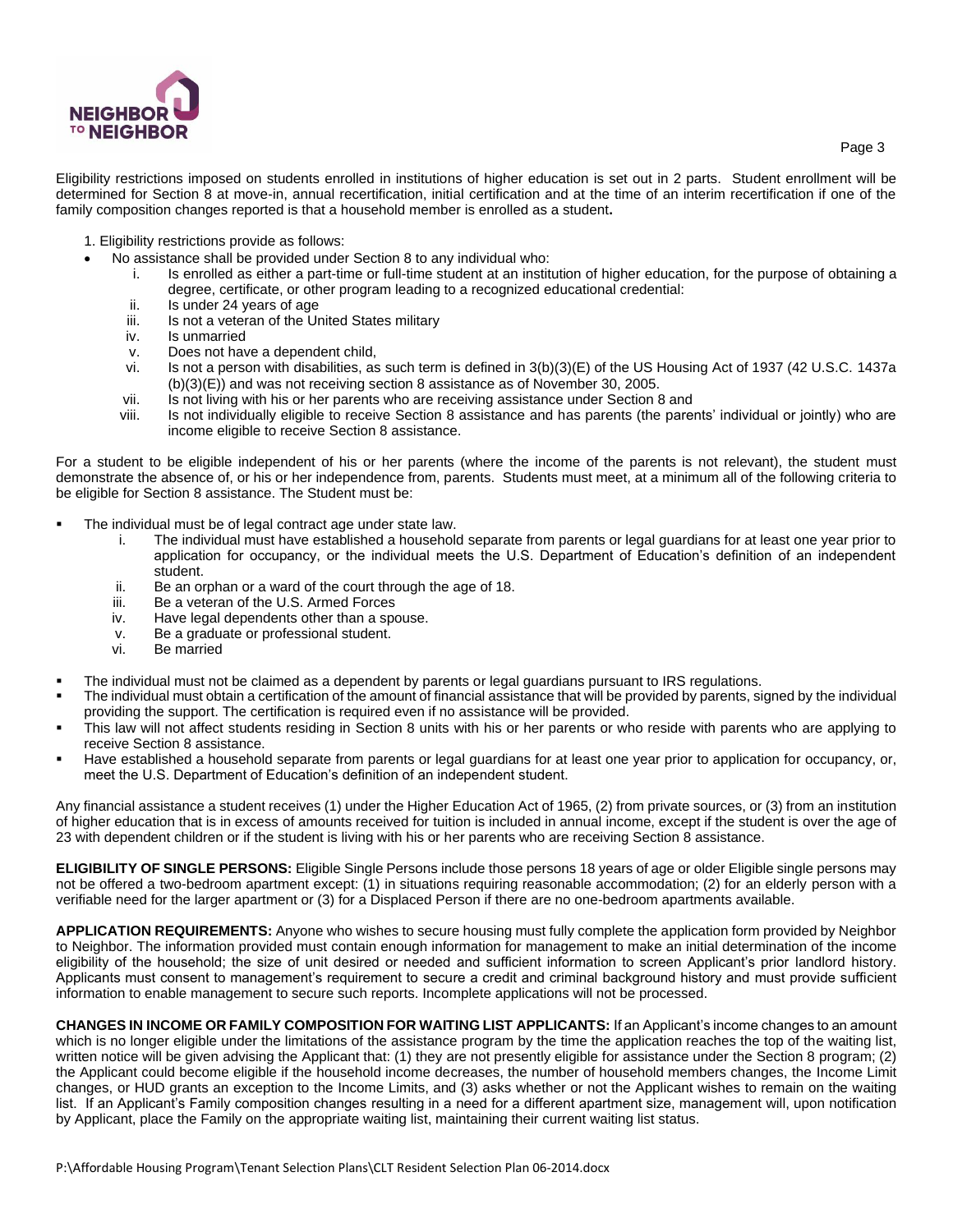

Page 4

**DETERMINING UNIT SIZE AT MOVE-IN:** The management agent must balance the need to avoid overcrowding with the need to make the best use of available space and to avoid unnecessary subsidy. To determine how many bedrooms a Family may have, the management agent shall count:

- 1. all full-time members of the household;
- 2. children who are away at school but live with the Family during school recesses;
- 3. children who are subject to a joint custody agreement but live in the unit at least 50% of the time;
- 4. an unborn child or children who are in the process of being adopted or whose custody is being obtained;
- 5. foster children or children who are temporarily absent due to placement in a foster home;
- 6. live-in attendants; and
- 7. foster adults.

The management agent shall not provide bedroom space for persons who are not members of the household, such as adult children on active military duty, permanently institutionalized Family members or visitors. Generally, no more than two (2) persons may occupy a bedroom.

**OVERCROWDED OR UNDER-UTILIZED UNITS:** Units, which are smaller or larger than needed by the Applicant, may be assigned if doing so will not cause serious overcrowding, the action will not conflict with local codes and no units of appropriate size are available. In such cases, the Family must agree to move to the correct sized unit, at its own expense, when one becomes available. After move-in, if a unit becomes overcrowded or under-used because of changes in household composition, the management agent will require the Family to move to an appropriate sized unit when one becomes available or pay the HUD approved market rent if they remain in the same unit. In such instances, transfers will take priority over any preference or chronologically-placed Applicants on the waiting list. Neighbor to Neighbor will only allow a maximum of 2 (two) people per bedroom.

**PREFERENCES:** Management will observe preferences listed below, prioritized in the order of the list:

**Accommodation for Existing Residents:** Requests for accommodation from existing residents requiring unit transfers will take priority over all waiting list Applicants. Accommodation results when a third-party-verified disability requires a change or repairs which make it easier for the existing resident to reside in the community.

**Units Specifically Designed for Disabled or Disabled Persons:** Preference will be granted to Disabled Persons (who otherwise qualify) in units designed for Disabled Persons. In Elderly apartment communities, the management agent shall give first preference for a unit specifically designed for Disabled Persons to otherwise qualified Families who have a household member who is disabled. In Family apartment communities, households with Disabled members (who otherwise qualify) receive preference for units designed for Disabled Persons over other households who have no Disabled members. For units designed for accessibility to individuals with mobility, hearing or vision impairments, preference shall be given to Applicants requiring such units. This preference will be granted upon proper notification by Applicant and verification of need by management.

**Extremely Low Income Households:** Extremely Low Income Households, defined as households with income not exceeding 30% of the area median income (AMI) established by HUD and periodically updated, shall receive preference over households on the waiting list with incomes exceeding 30% AMI. Extremely Low Income Households will be selected from the waiting list in chronological order, and other eligible households will be housed after all Extremely Low Income Households on the waiting list have been housed. Neighbor to Neighbor will continue to market units with efforts to reach the Extremely Low Income population. If there are no Extremely Low Income Households on the waiting list, other households will be housed in the order in which they have applied. This preference will be determined utilizing income stated on the application, but will be revoked at the discretion of management if Applicant has misstated income as determined by verification. The preference will be in place during the first six months of each calendar year or until such time during the year that the number of new move-ins rented to Extremely Low Income Households is equal to 40% of the average turn-over in the fiscal year.

**Transfers for Existing Tenants:** No waiting list preference shall be granted to households seeking transfers (for reasons other than accommodation or under the VAWA emergency transfer policy) between units in a specific apartment community or between apartment communities located within the same market area which are owned or managed by Neighbor to Neighbor.

**PROCESSING STEPS:** Neighbor to Neighbor Communities shall be rented and occupancy maintained on a first-come, first-served basis with preferences taken into consideration. All persons wishing to be admitted to our communities or placed on the waiting list must complete an application and supply all documentation required. Prospective tenants submitting incomplete applications will not be considered for occupancy. The initial application shall be timed and dated when received, and our leasing administrator shall maintain at the rental office a chronological list of all Applicants (categorized on a bedroom size requirement). Applicants may be included on one or more waiting list, depending upon the needs of the Family and management's determination of overcrowding or under-utilization. Preference households and existing residents requiring unit transfers because of accommodation will move ahead of chronological status Applicants.

P:\Affordable Housing Program\Tenant Selection Plans\CLT Resident Selection Plan 06-2014.docx Applicants shall be offered housing (after meeting all selection criteria requirements including the verification process), placed on the waiting list, or declined. Potentially eligible Applicants who have met tenant selection criteria and for whom the right size unit is not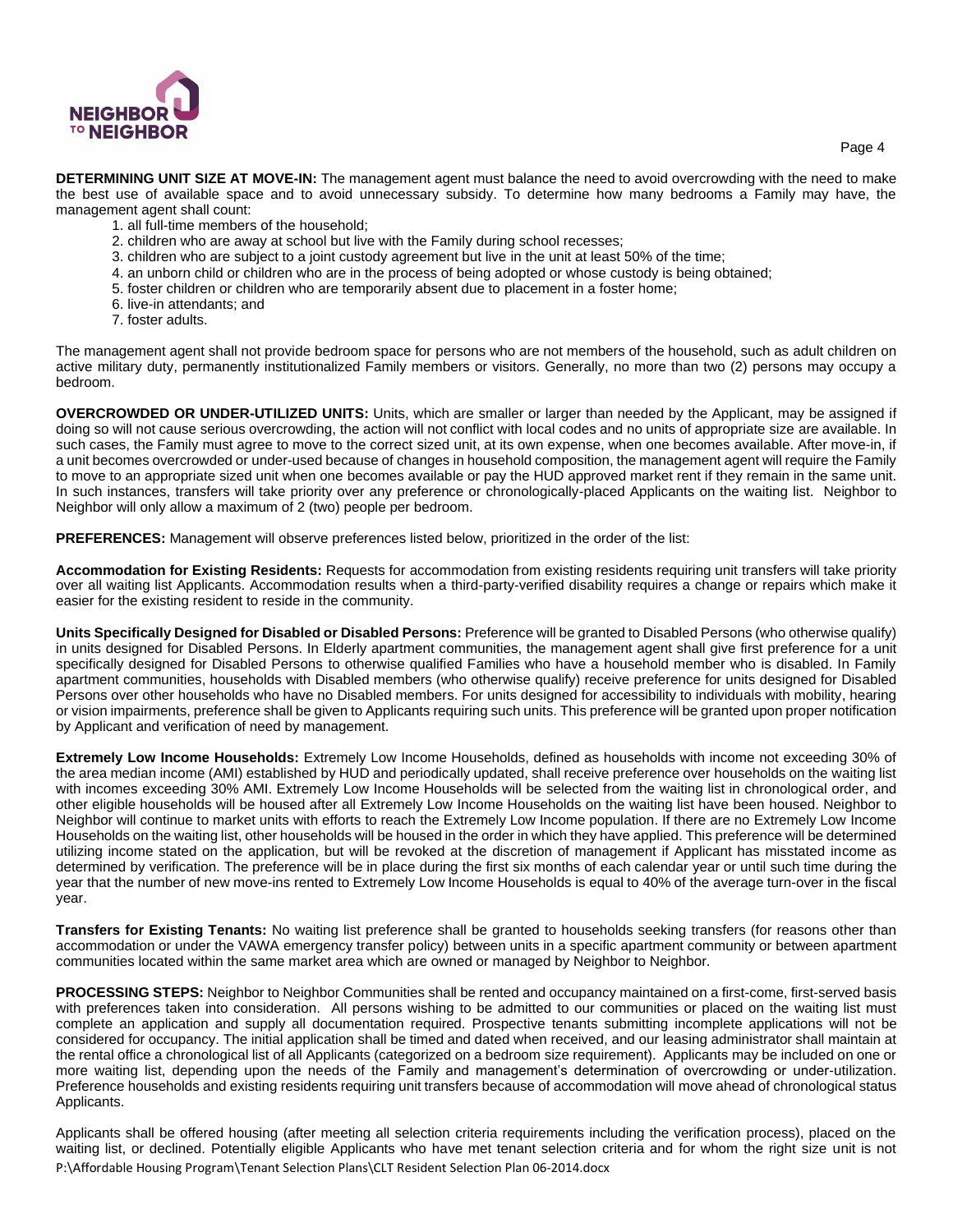

available will be placed on the waiting list and contacted when an appropriate unit becomes available. The Applicant must contact Neighbor to Neighbor's leasing administrator every 90 days to remain on the waiting list. Applicants who fail to provide acceptable landlord references, credit history or who have a criminal background will be notified that they have been removed from the waiting list.

When an appropriate unit is available, the waiting list shall be reviewed to identify the Applicant who meets preference criteria or whose name is chronologically at the top of the list. All Applicants over the age of 18 and new adult members who join a household are required to sign an Authorization for the Release of Information Form which authorizes Neighbor to Neighbor to verify all of the household income. Failure to sign the consent form may result in denial of eligibility and/or termination of housing benefits. The leasing administrator shall interview the Applicant; confirm and update all information provided on the application; update credit reports older than one year; obtain current information of income, expense and Family composition as applicable and necessary to certify eligibility and compute the resident's share of the rent. Each Applicant will be required to evidence citizenship and comply with the Social Security Disclosure Regulations which means each Family member, excluding tenants age 62 and older as of January 31, 2010, must supply his/her Social Security number and verification of the same. The Applicant shall be informed that a final decision on eligibility cannot be made until all verifications are complete and current income has been verified.

Applicants, whose position on the waiting list enables application processing, will receive only two consecutive notices of housing availability. If the Applicant is unable or decides not to complete the application process, the Applicant shall be removed from the waiting list upon receiving the second notice and must reapply for eligibility.

The waiting list shall be updated every three months and may be closed for one or more unit sizes when the average wait for admission is more than a year. The public will be informed that the wait list is closed and/or reopened by means of related print media outlets and through physical notice being posted at affiliated sites.

**SCREENING CRITERIA:** The following factors shall be considered in screening Applicant for occupancy:

- 1. Demonstrated ability to meet financial obligations and to pay rent on time.
- 2. History as a good resident.
- 3. History of disturbing neighbors or destroying property.
- 4. Applicant's credit history.

5. Ability to maintain (or with assistance would have the ability to maintain) the housing in a decent and safe condition based on living or housekeeping habits and whether such habits adversely affect the health, safety or welfare of the household and other residents in the community.

6. Ability to meet all obligations of tenancy.

7. Current use or history of using illegal drugs or current use or history of abusing alcohol in a way that may interfere with the health, safety or right to peaceful enjoyment of others.

8. History of felony or misdemeanor convictions by any household member involving crimes of physical violence against persons or property, fraud, dishonesty and any other criminal activity including but not limited to Drug-Related Criminal Activity.

9. Any household member, including a Live-in Aide, has been evicted from assisted housing within three years as a result of Drug-Related Criminal Activity.

10. Any household member has Registered sex offender status or subject to a lifetime sex

- offender registration requirement in any state.
- 11. Income Limit qualification.

**REFERENCES; CRIMINAL AND CREDIT HISTORY:** Neighbor to Neighbor will require consent of all adult household members and Live-In Aides for verification of references and permission to seek criminal background history. Neighbor to Neighbor uses several investigation sources including but not limited to Kroll Factual Data, Yardi screening, CBI or Colorado Bureau of Investigation, EIV or Enterprise Income Verification System, The Department of Health and Human Services, SSI or The Social Security Administration, Medicare/Medicaid and any other sources that Neighbor to Neighbor feels might be necessary to fully verify household eligibility.

**Landlord References:** Landlord references will be required for up to five (5) years, including the present landlord. Applicants, who have been previous homeowners, must be able to demonstrate that they have made mortgage payments in a timely manner. Applicants, who have had no previous rental or homeownership history, must provide references from present and former employers, teachers or clergy. Further, such Applicants must agree to monthly inspections of their apartment to continue until management deems that the Applicant is maintaining the apartment in a clean, safe and sanitary condition. Unfavorable landlord or professional references may result in removal from the waiting list.

**Credit History:** Credit reports will be ordered for each Applicant. The credit report will be reviewed to determine the Applicant's history of meeting financial obligations including payments for rent, utilities, loans, revolving credit cards, and other obligations. Applicant's credit history must be acceptable to management before they will be approved to occupy a unit. The credit report will be reviewed to:

- 1. confirm current address;
- 2. confirm credit sources included on the application;
- 3. confirm current and past employment listed on the application; and

P:\Affordable Housing Program\Tenant Selection Plans\CLT Resident Selection Plan 06-2014.docx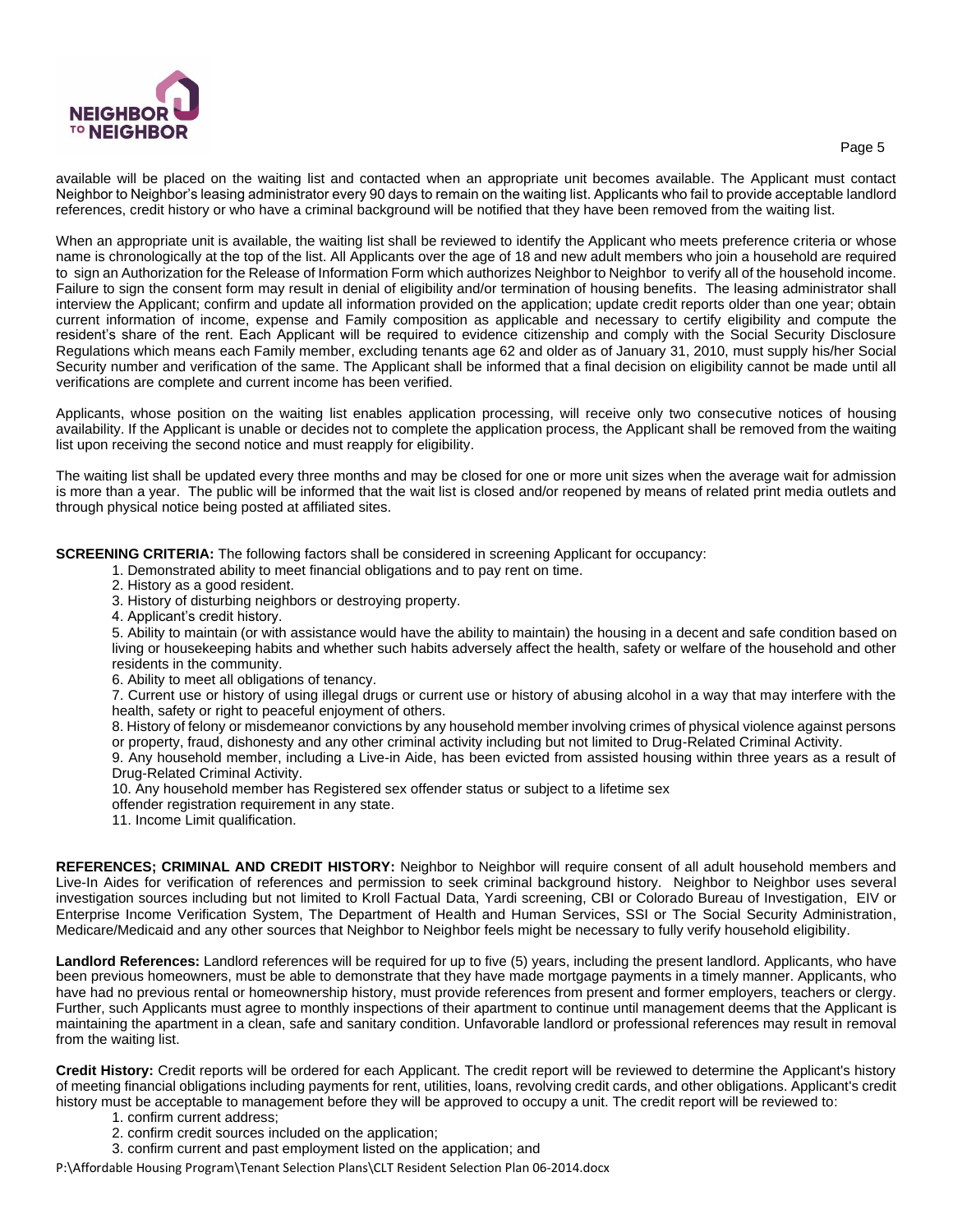

Page 6

#### 4. to determine whether the Applicant has an acceptable credit history.

Applicants, whose credit histories are unacceptable, will be declined and removed from the waiting list. An unacceptable credit history is one that reflects consistent, past-due payments of more than 90 days; a history of repeated insufficient fund checks; derogatory credit (repossessions, foreclosures, judgments, collections, charge-offs, liens, bankruptcy not yet discharged, etc); delinquent or charge off debt due other apartment communities; or unpaid utility company collections which would prohibit applicant from obtaining services. The lack of credit history or past due payments or derogatory credit relating to medical expense or student loans will not be considered as grounds for declining an Applicant. Consideration will be granted when current credit history demonstrates a pattern of improvement; history of rent payment overshadows other debt issues or Applicant can demonstrate acceptable reasons for credit history. Applicants may wish to provide an explanation that evidences efforts to correct credit deficiencies through payment plans or other work out solutions. If such explanation is acceptable to management, further screening may be conducted and written confirmation of payment plans may be required from the creditor(s).

In the event of decline based upon credit, the Applicant has 14 days to provide an explanation and request further consideration. Management will provide a copy of Applicant's credit report upon request. It is the Applicant's responsibility to contact the credit-reporting agency to resolve any items that have been incorrectly reported.

**Criminal Activity Reports:** A criminal activity report will be ordered for each Applicant, and an Applicant with a history that includes felonious crimes, serious misdemeanors, Drug-Related crimes violent crimes or sexual crimes will be declined and removed from the waiting list. Reports will be obtained from local and/or state records. Consideration may be granted to Applicants with past nonviolent criminal records occurring five or more years in the past with no further criminal record. A criminal report will be required for every state that an applicant has lived to determine if any applicant has a past violent felony conviction which will automatically result in the application being denied. Applicants will be required to certify that they or members of their household are not Registered Sex Offenders. Registered Sex Offenders will not be admitted to the apartment community.

**VAWA Protections:** Violence Against Women and Justice Department Reauthorization Act of 2005: Neighbor to Neighbor will not consider incidents of domestic violence, dating violence or stalking as serious or repeated violations of the lease or other "good cause" for termination of assistance, tenancy or occupancy rights of the victim of abuse.

Neighbor to Neighbor will not consider criminal activity directly relating to abuse, engaged in by a member of a tenant's household or any guest or other person under the tenant's control, cause for termination of assistance, tenancy, or occupancy rights if the tenant or an immediate member of the tenant's family is the victim or threatened victim of that abuse.

Neighbor to Neighbor may request in writing that the victim, or family member on the victim's behalf, certify that the individual is a victim of abuse and that the Certification of Domestic Violence, Dating Violence or Stalking, Form HUD-91066, or other documentation as noted on the certification form, be completed and submitted within 14 business days, or an agreed upon extension date, to receive protection under the VAWA. Failure to provide the certification or other supporting documentation within the specified timeframe may result in eviction.

**VAWA Emergency Transfer Plan:** Neighbor to Neighbor (N2N) is concerned about the safety of its tenants, and such concern extends to tenants who are victims of domestic violence, dating violence, sexual assault, or stalking. In accordance with the Violence Against Women Act (VAWA), N2N allows tenants who are victims of domestic violence, dating violence, sexual assault, or stalking to request an emergency transfer from the tenant's current unit to another unit owned or managed by N2N. The ability to request a transfer is available regardless of sex, gender identity, or sexual orientation. The ability of N2N to honor such request for tenants currently receiving assistance, however, may depend upon a preliminary determination that the tenant is or has been a victim of domestic violence, dating violence, sexual assault, or stalking, and on whether N2N has another dwelling unit that is available and is safe to offer the tenant for temporary or more permanent occupancy. This plan identifies tenants who are eligible for an emergency transfer, the documentation needed to request an emergency transfer, confidentiality protections, how an emergency transfer may occur, and guidance to tenants on safety and security. This plan is based on a model emergency transfer plan published by the U.S. Department of Housing and Urban Development (HUD), the Federal agency that oversees that Coachlight Plaza is in compliance with VAWA.

**EIV Existing Tenant Search:** Neighbor to Neighbor utilizes the Enterprise Income Verification System as a part of their screening criteria for new tenants. This process identifies applicants applying for assisted housing that may be receiving rental assistance at the time of application at another location. Nothing prohibits a HUD housing assistance recipient from applying to Neighbor to Neighbors property; however, the applicant must move out of the current property and/or forfeit any voucher before HUD assistance on this property will begin. Special consideration applies to minor children where both parents share 50% custody. If the applicant or any member of the applicant household fails to fully and accurately disclose rental history, the application may be denied based on the applicant's "misrepresentation" of information. Neighbor to Neighbor will:

1. Use the EIV Existing Tenant Search report at the time they are processing an applicant for admission to determine if the applicant or any applicant household members are currently being assisted by another Multifamily Housing or Public and Indian Housing (PIH) location.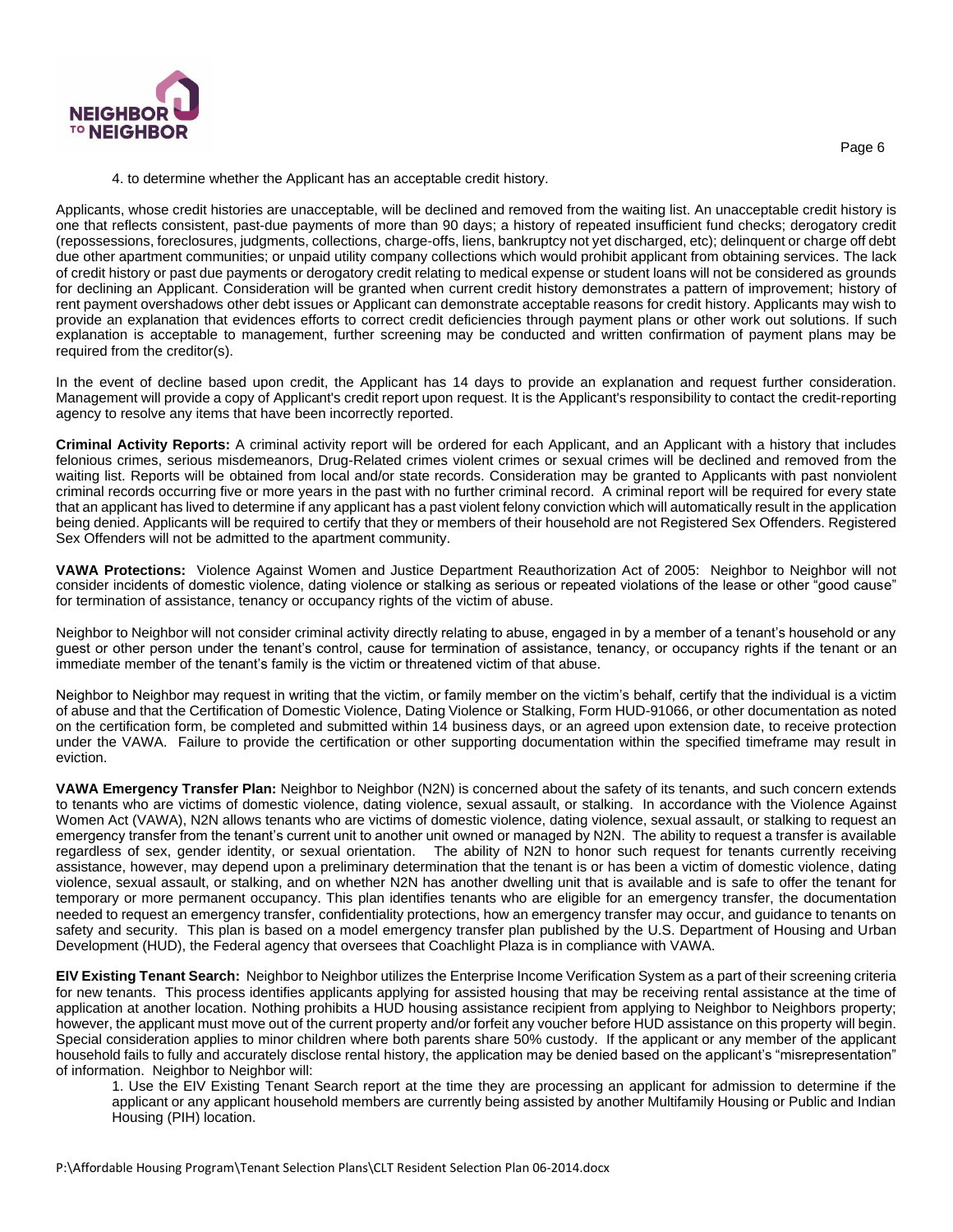

2. Discuss with the applicant if the report identifies that the applicant or a member of the applicant's household is residing at another location, giving the applicant the opportunity to explain any circumstances relative to his/her being assisted at another location.

3. Follow up with the respective PHA or O/A to confirm the individual's program participation status before admission, if necessary, depending on the outcome of the discussion with the applicant. The report gives Neighbor to Neighbor the ability to coordinate move-out and move-in dates with the other PHA or OA at the other location.

### **DECLINING APPLICANTS:** Applicants may be declined if any one of the following categories applies:

1. Failure to meet one or more of the screening criteria.

- 2. Information required by the application and income verification process is not provided.
- 3. Failure to respond to written requests for information.
- 4. Declaration by Applicant that they are no longer interested in housing.
- 5. Unacceptable credit history.

6. Adverse information of former participants who have voluntarily or involuntarily terminated participation in HUD Section 8 rental assistance programs sourced through HUD's EIV system.

6. Income exceeds the appropriate Very Low Income Family Income Limit (when dictated by Federal programmatic requirements).

7. Inability to appropriately maintain housing in a decent safe and sanitary condition.

8. Applicant is single, under 18 years of age

9. Family size is too large for available units, and serious overcrowding would result in providing a smaller unit.

- 10. History of unjustified and chronic nonpayment of rent and financial obligations.
- 11. History of disturbing the quiet enjoyment of others.

12. A risk of intentional damage or destruction to the unit or surrounding premises by the Applicant or those under the Applicant's control.

13. History of violence and harassment of others.

14. History of violations of the terms of previous rental agreements such as destruction of a unit or failure to maintain a unit in a decent, safe, and sanitary condition.

15. Criminal history includes felony or misdemeanor convictions for Drug Related Activity, violent crimes, sexual crimes, physical violence against persons or property, fraud, dishonesty or any other criminal activity (excepting traffic violations) which, at the sole discretion of management, is deemed a risk to the well being of the community.

16. Illegally using a controlled substance or abusing alcohol in a way that may interfere with the health, safety and well being of other residents. Waiver of this requirement is subject to Applicant demonstrating they are no longer engaging in such activity and producing evidence of participation in or completion of a supervised rehabilitation program.

17. Applicant or a household member has engaged in or threatened abusive or violent behavior towards any staff member of management or another resident.

18. Applicant or a member of household was evicted from housing within three years as a result of Drug-Related Criminal Activity.

19. Applicant does not meet the criteria for a full or part time student household as defined by Section 8 of these criteria, if asking for assistance.

20. Application is incomplete, or is found to contain false information.

21. Appropriately sized housing is not and will not be available in the apartment community.

If an Applicant is declined, Applicant will be informed in writing with an explanation of the reasons for decline. The Applicant will be notified that they have 14 days to respond in writing or to request a meeting to discuss the decline. All declined applications and supportive documentation shall be maintained at the management agent's home office in a manner that assures confidentiality.

**WAITLIST:** It is the policy of Neighbor to Neighbor to keep the waitlist open at all times and manages the list in accordance with HUD guidelines.

#### **DEFINITIONS:**

**APPLICANT** includes all adult members of the Family or household.

**DISABLED PERSON** is a person with a disability as defined by Section 223 of the Social Security Act or as generally defined in 42 USC Section 6001(8) as a severe, chronic disability which:

1. is attributable to a mental/or physical impairment or combination of mental and physical impairments;

- 2. Was manifested before age 22;
- 3. is likely to continue indefinitely;

4. results in substantial limitations in three (3) or more of the following areas of major life activities: self care, receptive and responsive language, learning mobility, self direction, capacity for independent living, and economic Self Sufficiency; and 5. Reflects the person's need for a combination and sequence of special, interdisciplinary, or generic care, treatment, or the other services which are of lifelong, or extended duration and are individually planned and coordinated.

P:\Affordable Housing Program\Tenant Selection Plans\CLT Resident Selection Plan 06-2014.docx